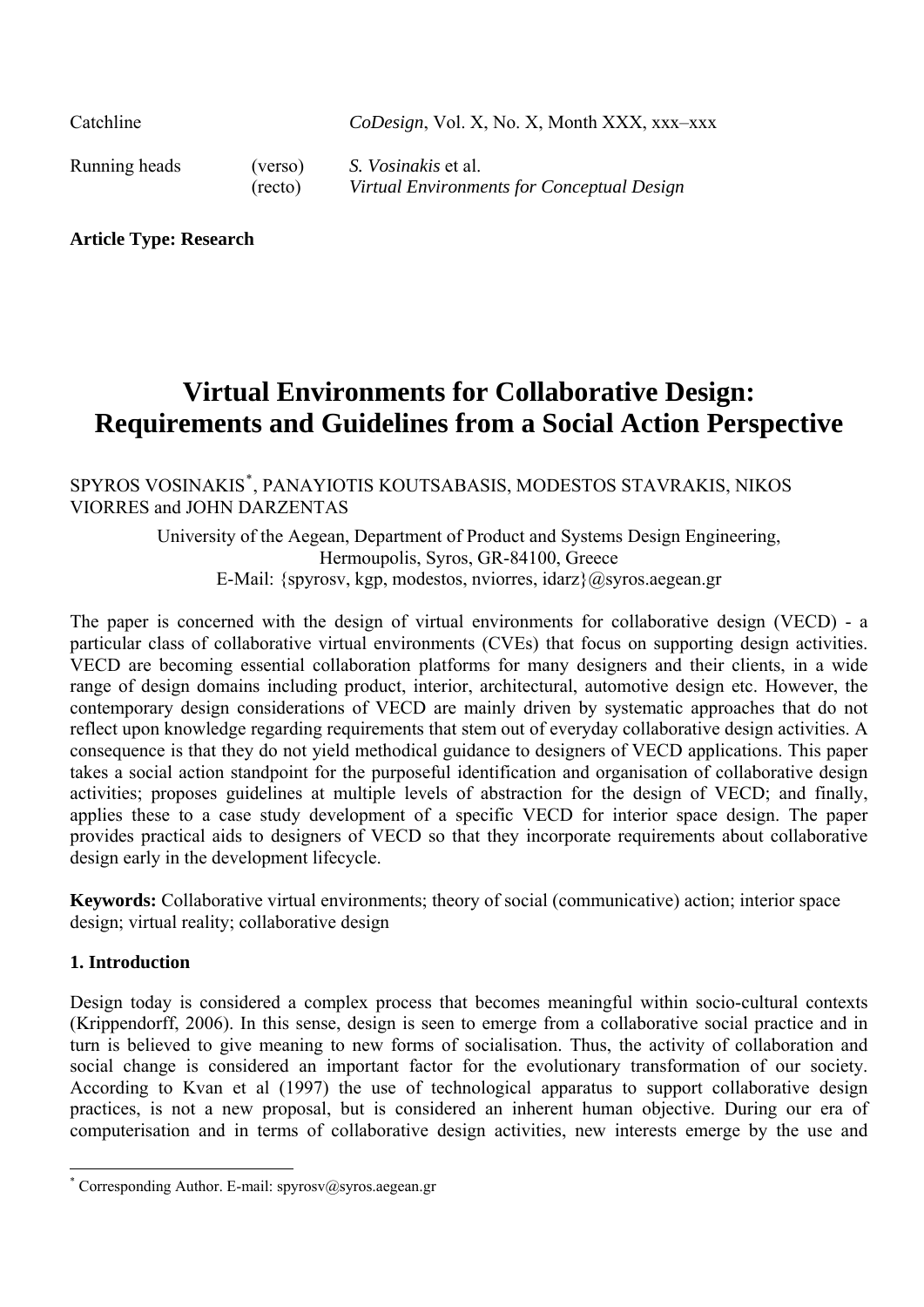exploration of computer assisted design tools, communication, coordination and cooperation tools as well as virtual environments. The research in computer supported collaboration (CSC), computer supported cooperative work (CSCW) and in extent, virtual environments (VEs), collaborative virtual environments (CVEs) and virtual environments for collaborative design (VECD) focus their analysis on technological factors and social processes that affect groups, organisations and communities that purposefully choose to interact and collaboratively design over the electronic medium.

Today, VEs in the domain of Virtual Reality are considered the designed, real-time computer generated, interactive, immersive and three-dimensional environments that try to produce to their participant users a sense of presence (from existence to symbiosis) in an alternative, simulated environment (a metaphor from reality or fictional) with spatial characteristics, often by the use of specialised hardware (Stavrakis et al, 2007; Steuer, 1992; Heim, 1993; Stanney, 2002; Burdea and Coiffet, 2003). Building on top of VEs, CVEs are considered the designed virtual spaces that attempt to provide alternative grounds for symbiotic collaboration in terms communication, coordination and cooperation and other forms of interaction and knowledge sharing. A special category of CVEs are VECD which offer supplementary functionality to their users in terms of collaborative design activities. These activities are usually observed by the systems designers and employed to the designed system to reflect user requirements.

The notion of the design of CVEs and VECD is a twofold concept and in our understanding refers both to the systematic design of VECD, and also to the underlying tenets and systems of beliefs that penetrate the methodological practices that support the processes of designing such environments (design and design thinking). Similarly to Brooks (1999), we are to infer that although technological advances in VR are often capable in supporting specific human needs, in terms of interacting and collaborating in VEs, there are still inadequacies at the methodological level of the design of VECD that restrict their realisation in actual design contexts. Specifically, there is a plethora of research works that focus on systematic/instrumental (bottom-up) approaches of systems design, without, at the same time, being informed from methodological (top-down) theoretical positions that situate the design context of VECD within an actionalistic, socially informed, interplay of design considerations. On the other hand, highly theoretical approaches make difficult the formalisation of their ideas and when formalised, offer little but overhead to the system designers who take all the responsibility to subjectively investigate their design context. Our position supports the idea that the design of VECD can be informed from reflexive methodological frameworks that provide to their VECD designers:

- a concrete but also reflexive theoretical position that describes the current state of the social setting,
- formalisation mechanisms (i.e. matching to techniques and other level design processes),
- guidelines that can provide rapid development processes on specific contexts. If needed, these guidelines can be redefined by the VECD designers in terms of the theoretical framework.

Designers can decide which way they prefer to follow in this framework - bottom–up or top-down - depending on their current state of interpretation of the design context. Towards the development of such a theoretical framework, we propose that an instance of it, a formalisation, is the analysis of the users' collaborative actions (including instrumental, communicative, discursive and strategic) by the use of the theory of Communicative Action (Theory of Social Action) (Habermas, 1984). Thus, the paper presents an understanding of collaborative design activities from the perspective of the theory of social action that is operationalised for the design of VECD in terms of relevant guidelines that can be taken up by application designers. Furthermore, it presents a case study development of a VECD in the area of interior space design that demonstrates the applicability and practical value of the proposed approach.

The paper is structured as follows: Section 2 presents a review of related works in the area of computer supported collaboration in virtual environments focusing on the methodological positions embraced; it also presents the background of this approach, i.e. the theory of communicative action and the social action framework. Section 3 explains typical collaborative design actions from the perspective of the theory of social action and contributes to the conceptual understanding of the basic activities and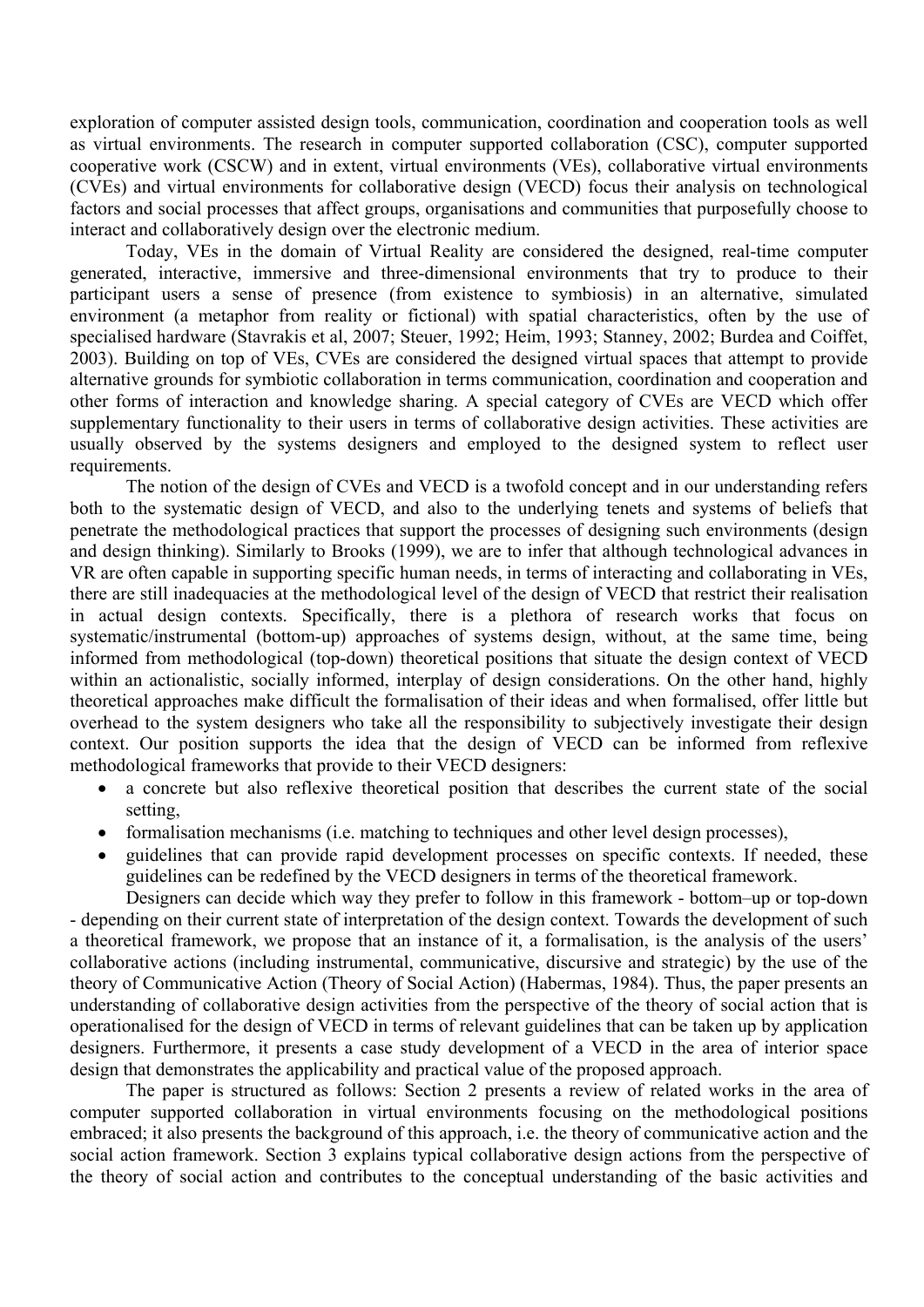requirements of collaborative design as social actions. Section 4 outlines the proposed approach for the design of VECD and presents a set of guidelines and tools by which these activities can be supported – at various levels of abstraction – by CVEs. Section 5 presents the development of a Desktop VE for the support of collaborative design in the area of interior space design on the basis of the proposed approach, illustrating that the proposed approach is applicable and informative to the design of VECD. Finally section 6 presents the conclusions and future work. This paper is a revised and extended version of the paper presented in (Vosinakis et al, 2007).

#### **2 Related work and backgound**

In this chapter we review current literature regarding the most challenging approaches for the design and development of CVEs and VECD. These approaches can be categorised by their underpinning paradigms, ranging from rationalistic ones that focus on technical achievements, to hermeneutic ones which are socially oriented (Stavrakis et al, 2007; Avis, 2003); we specifically refer to instrumental, structuredmethodical, structured-methodological and post-methodological approaches. We further present an overview of the theory of communicative (social) action, on which we rest the proposed approach.

### *2.1 Review of design approaches to collaborative virtual environments*

Instrumental design of VECD is accomplished with little account on explicit or formalised development methodologies, placing emphasis in programming and solving technical issues. Research works of current literature that focus on these fragmented, yet important, views in describing the design of VECD include works from a variety of different disciplines (Computer-Aided Design - CAD, Computer-Supported Cooperative Work - CSCW, CVEs, networking, Artificial Intelligence - AI etc). Briefly, these approaches tend to solve: technical issues of systems (3D scene representation/rendering, networking, hardware development) or technical issues for users (navigation, awareness, embodiment, communication, modelling and manipulating 3D geometry, project and asset management etc.). In many cases it is assumed that these are the major concerns around collaborative design. Examples in the area of VEs and CVEs include the MIVE (Stuerzlinger, 2002) for object manipulation, Ishii and Ullmer (1997) research on tangible interfaces, (Zeleznik, 1996) sketch system, (Oh and Stuerzlinger, 2004) virtual lego system, DIVE (Frecon, 1998), MASSIVE (Greenhalgh, 1995) and CAVERN (Leigh 1997) for networking CVEs and numerous other projects.

Structured-methodical VECD design approaches, focus on the identification of phases and stages that are thought to inform the management of systems development when followed in sequential order (i.e. waterfall model). On the other hand, methodological approaches aim to fulfil the gap left from the limitations of structured-methods. To do so, they propose that user factors and other contextual investigations should be performed in order to inform the way designers/developers should approach the design of systems. These approaches function as feedback mechanisms that take contextual information and adapt it to the design processes and design thinking. Examples include SESAME and in extent Covid (Stuerzlinger, 2006) which are built to support collaborative design activities.

Within this context, structured-methodological approaches that inform the design of VEs and can provide interesting grounds for the design of VECD, are also the evaluation frameworks presented in Bowman et al (2002). Central to the design of these processes is user involvement and systemic planning that tried to present a 'holistic' view regarding the complexities of human design activities. Kaur was one of the first researchers that focused in developing a comprehensive methodological view of VE design (Kaur, 1998). In her PhD thesis, she outlines three main areas that VE design should look at in terms of usability: *Development Activities* (requirements specification, system design, interface design, implementation, evaluation), *Classes of VE* (single-user, multi-user, real-world model, desktop, abstract, immersive, augmented, projected), *Design Considerations* (usability, cost, ergonomics, reliability, utility, health & safety, motivation). Based on this idea, Kaur provides a reflexive theoretical model that VE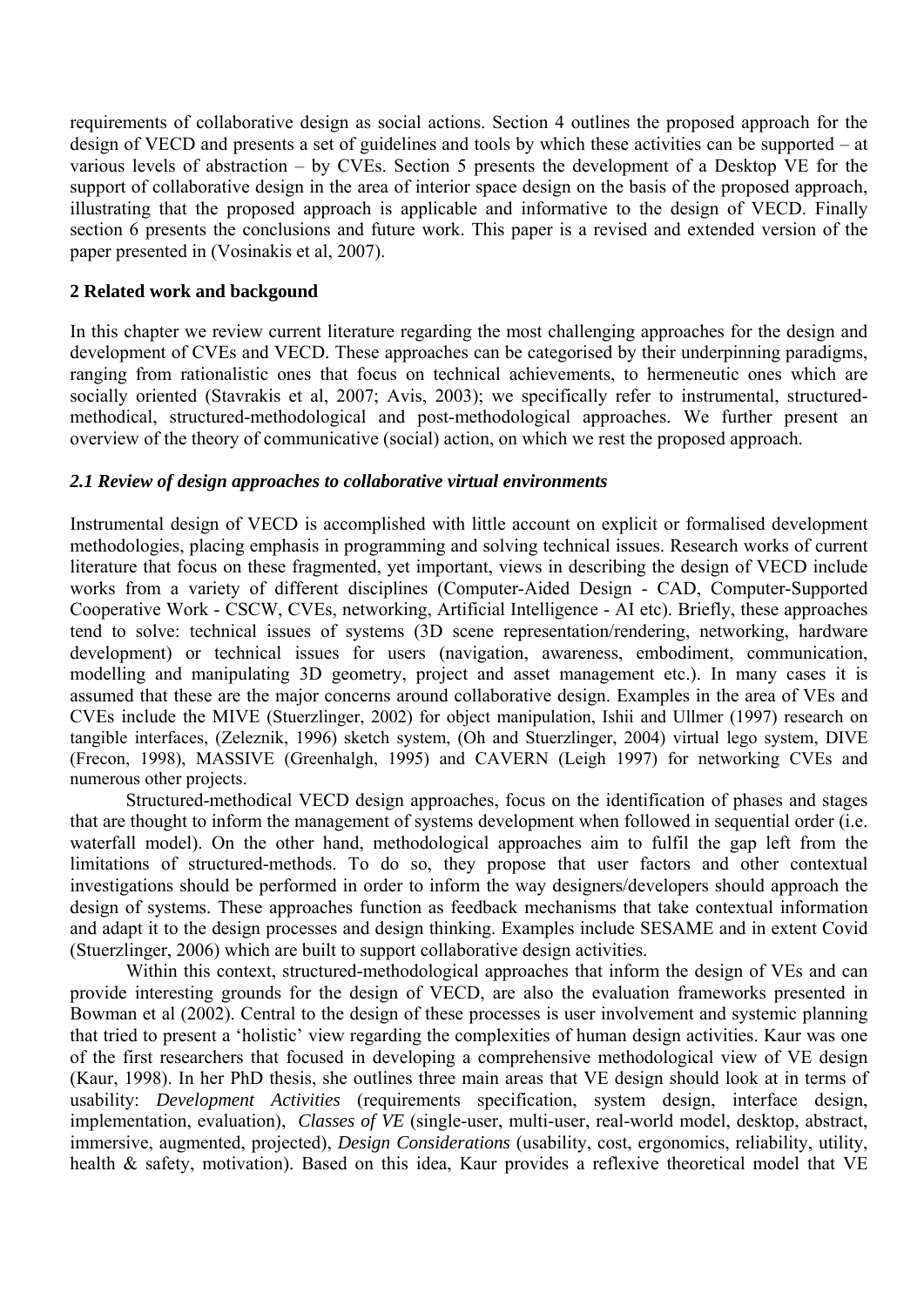designers can employ to effectively produce and mainly evaluate VE for usability. In addition, DesignWorld (Maher et al, 2005) is one of the first VECD prototypes on the area of architectural design. The methodological considerations towards the design of DesignWorld have confidence in guidelines that describe conceptual design activities and criteria for the design of collaborative support systems in supporting concurrent data access for designs in the CVEs. The study that informs the system designers of DesignWorld for the activities of the design participants is based on Protocol Analysis (Ericsson, 1984)(Cross et al, 1996). DesignWorld's implementation is an interesting pragmatic approach to VECD design. It provides valuable information for the design activities followed within a specific context of designers, but its results can hardly be used by other system designers in different contexts due to that system designers would need to use Protocol Analysis (or some other type of ethnographic method) in order to extract their own data. This approach can be complemented by the use of a theoretical framework of social action that provides a ground for researching social practices.

Whatever the merits of these approaches, designers still face increasing uncertainty and complexity. In a similar context of analysis, many researchers in different areas of systems development found that they could not be served by an either single 'soft' or 'hard' methodological approaches (Miles,1988)(Avison 1990). Hence, research practices divert their focus into a search for multimethodologies (Avison 1990)(Bell, 2003). Post-methodological VECD design reconsiders the concepts and usefulness of instrumental development methodologies and theoretical frameworks, altogether. The functioning of methodologies in real world situations led designers to reject those that they personally considered either overly complex or single-dimensional and return to the multifaceted approaches for VECD. COVEN is a project that explores the requirements and supporting techniques for collaborative interaction in scalable CVEs without using any specific pre-existing methodological frameworks; only a posteriori evaluation mechanism. COVEN's analysis of collaborative activities is based on empirical, ontological observations: embodiment, subjective viewing, spoken interaction and collaborative wayfinding. Another example of post-methodological design of CVEs is the reflexive theoretical multimethodological framework of Stavrakis et al (2007). Influenced by the critical pluralism of Mingers and Gill (1997) and the pragmatic pluralism of Taket and White, (2000) they provide an actionalistic framework for multi-methodological practice in the area of VED. This framework provides a starting point for informing designers of VEs, CVEs and VECD on the collaborative design of such platforms in terms of three notional systems: situation representation, intellectual resources, design system. These can be mapped to: system designer collaboration, participant (user) designer actions, hardware requirements and theoretical model incorporation. An instance of these design actions (participant designer collaboration) is presented in this paper from the perspective of the theory of Social Action (Habermas, 1984).

#### *2.2. Theory of Social Action: An Overview*

The paper provides an understanding about collaborative design actions from the perspective of the theory of communicative action (also referred as theory of social action). The theory of social action is a comprehensive critical theory of social reality that has been developed by the German political philosopher Jurgen Habermas (1984, 1987). The theory offers an epistemological perspective about the nature of human actions in social reality; thus is may be employed in order to provide an understanding about the reach of support of scientific methods and tools that aim to support these actions.

According to the theory, social action is both instrumentally oriented, because people are interested in using tools and controlling physical artefacts and socially oriented, because the social actions are interpreted by others in order to be understood in the specific social context of interaction. Social actions may be oriented towards common understanding for reasons of collaboration with others or not, for example to deliberately violate established norms in order to strategically influence other actors (Agerfalk and Eriksson, 2006).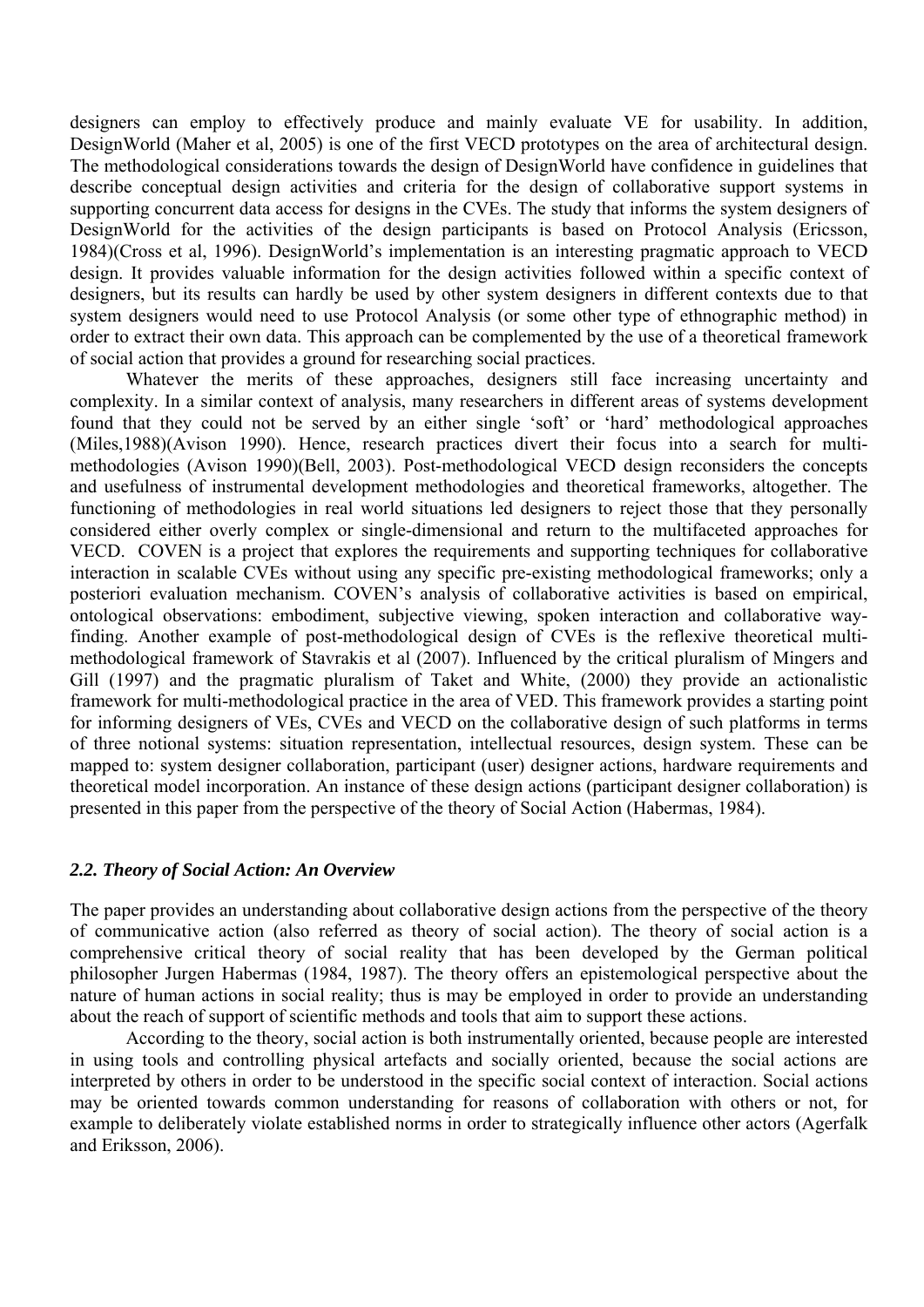Ngwenyama and Lyytinen (1997) have operationalised the theory of communicative action into a social action framework that outlines a set of social action categories and the rules and resources needed to support them in everyday activity. The social action framework assumes, develops and explains four basic types of actions that interchangeably occur in society:

- Instrumental action: Instrumental action is goal-oriented focusing on the control, manipulation, and transformation of physical artefacts; the enactment of this type of action is dependent upon technical knowledge and tools.
- Communicative action: Communicative action is concerned with achieving and maintaining common understanding among participants engaged in coordinated action; it is enacted via language and other forms of symbolic interaction.
- Discursive action: Discursive action is oriented towards developing or restoring the background conditions for collaborative action; i.e. when questions are raised about the actions of a design participant in a group process, the mode of interaction may shift to discursive action. Discursive action unfolds through critical debate and argumentation which forms the basis for joint decision making and agreement.
- Strategic action: Strategic action is oriented towards influencing and transforming the behaviour of participants or the group in order to achieve advantage. Means for exercising strategic action include social and material resources that contribute to the generation of power and dominion of some actors by others, such as charisma, social status, authority, and items of exchange value (time, expertise, money, etc.).

Ngwenyama and Lyytinen (1997) have used the social action framework to discuss the primary action types that mainstream groupware technologies target, and they provide a taxonomy of groupware from this perspective. Their taxonomic view of groupware is useful for understanding technical possibilities. However, taxonomic views in general do not encourage designers to think about new designs of systems that can support particular situations of collaborative activity and work. Thus, the approach taken in this paper extends the work of Ngwenyama and Lyytinen (1997) by applying the social action framework to a particular problem context: that of the design of a particular class of collaborative systems (i.e. virtual environments) for a particular application area (i.e. collaborative design).

The framing of social activity as a distinctive (but not mutually exclusive) set of social actions that is provided by the theory of social action provides a conceptual framework that can guide the analysis of specific social actions and tools that can be used to support them. Any type of collaborative activity can be considered to entail each one of the aforementioned categories of social action; for example the set up and conduction of a collaborative project may include: a) strategic actions about the terms and conditions of participation and the overall scope and objectives; b) discursive actions about negotiating and refining the overall project objectives into specific tasks, responsibilities and outcomes; c) communicative actions, which involve cooperation about (at least temporally agreed) tasks such as coordination about the write up of a project deliverable; and d) instrumental actions, which involve the actual project development with the use of appropriate tools and resources such as writing software code using appropriate software development kits.

#### **3. Viewing Collaborative Design as Social Actions**

The situation of typical collaborative design actions in the aforementioned social action framework provides an understanding about generic requirements that CVEs should address from a particular perspective.

In terms of collaborative design, typical objectives of **instrumental actions** include the introduction, control and manipulation of tangible objects that are required for design, such as:

• Drawing sketches – designers typically draw design concepts or artefacts in sketches that gradually develop to more elaborated forms. (Bilda et al, 1998; Do, 2005)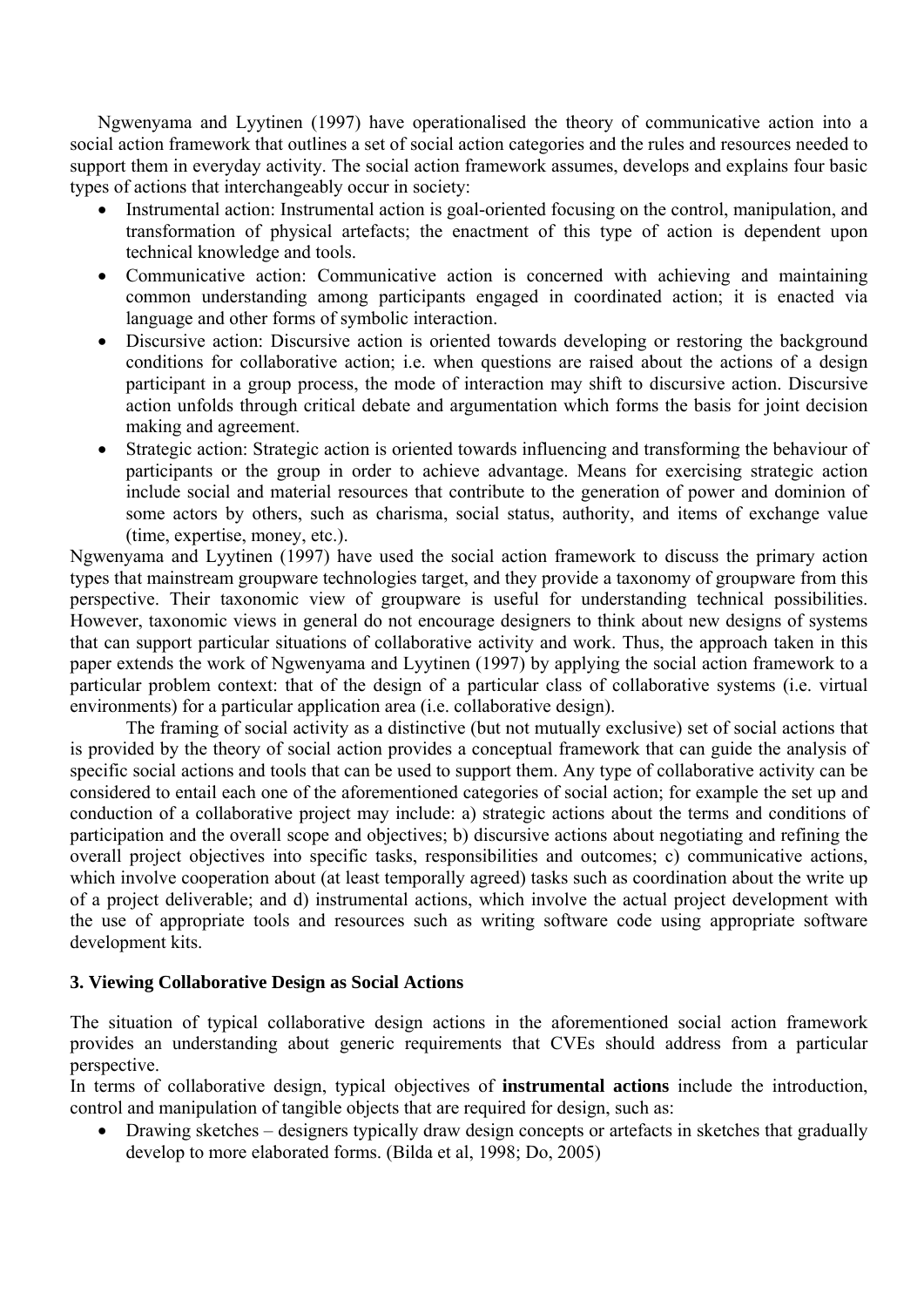- Constructing a landscape or (context) background (e.g. architectural plan) in particular cases of collaborative design there is a need to situate the designed artefact within an environment such as a landscape.
- Filling in the design brief the design brief documents important elements of the design process. (Ryd, 2004)
- Producing a prototype (e.g. rapid prototyping) besides sketching, it is often required to produce prototypes, usually in cheap materials. (Yang, 2005)
- Creating mock-ups, models and artwork depending on the problem domain other forms of prototypes include mock-ups, models and artwork.
- Orienting tangible resources into the design work space these actions are relevant when the object of collaborative design is the design workspace itself, e.g. in the case of architectural design or interior space design.

In terms of collaborative design, typical objectives of **communicative actions** include face-to-face, written and verbal communication among design participants aiming at consent about design goals, such as:

- Meetings, presentations and short verbal communications that may be required to understand the progress of a design project.
- Mail exchanges that provide specific required and background information about the design project.
- Interviews of key people (such as intended users or end-customers) about their opinions about particular concepts or ideas, for example as part of market research.

Typical objectives for **discursive actions** in collaborative design are related to goal and process orientation of design participants, such as:

- Expressing high-level descriptions of requirements clients need to express their requirements in order to denote their preferences or concerns about aspects of the design.
- Introducing ideas designers come up with ideas on the basis of clients' requirements and concerns that may be imprinted in various kinds of physical artefacts.
- Expressing concerns about the progress and direction of the design.
- Applying methods for design, e.g. scenario-based: storyboarding various methods can be employed to illustrate basic principles of the design concept and/or artifact.
- Applying methods for evaluating and validating solutions, e.g. design rationale (Moran et al, 1996) – again, there are various methods that can be employed to evaluate and validate design alternatives.

In terms of collaborative design, **strategic actions** are related to the exercise of influence or power among design participants and may include actions such as:

- Negotiating initial conditions for collaborative design design participants may wish to alter the initial conditions of a design project later in the process to gain advantage (e.g. a higher budget or to impose a particular solution respectively).
- Considering particular design constraints as unavoidable any design project has constraints that may be considered as unavoidable to serve personal goals and desires.
- Imposing access restrictions to tangible objects and resources access and sharing of information and resources about a design project may be critical for participants or groups that wish to conceal information from others
- Expressing expert opinions in cases where expert knowledge is considered an asset for the design process, the expression of expert opinions may guide the behaviour of other design participants towards the goals of the expert.

The record of these identified typical collaborative design actions is (certainly) not an exhaustive one – it is not possible to enumerate all possible actions that occur in any human activity, neither at an abstract level of analysis nor at more specific contexts. The situation of these collaborative design actions in the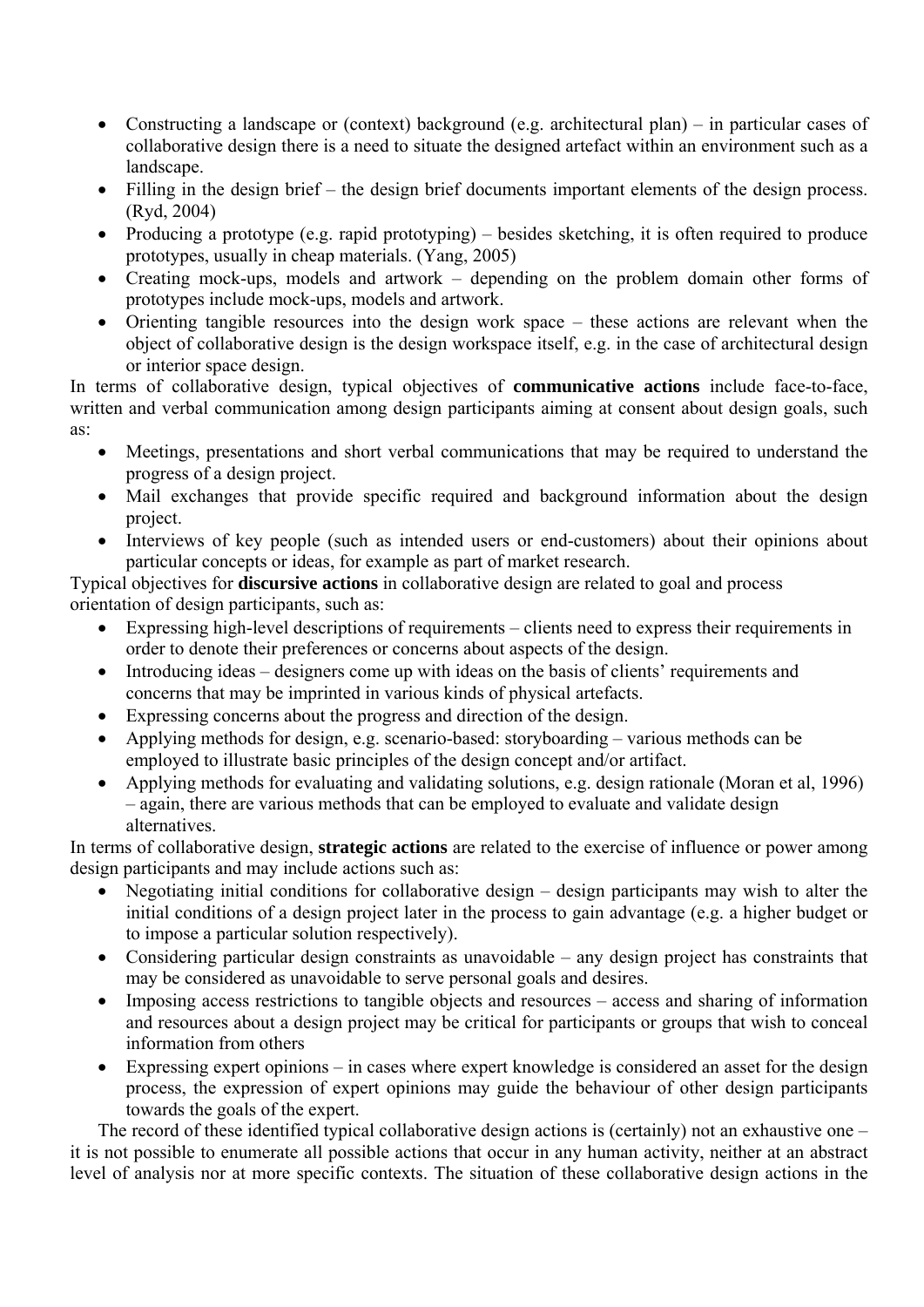social action framework can be of value to the designers of VECD in order to inform their practices towards purposeful new developments in the area that do not rely alone on the collaborative technology at hand. In addition, this understanding can be complemented, refined and contextualised by in-situ research methods that can identify specific requirements for particular applications.

## **4. Virtual Environments for Collaborative Design: guidelines for development from a social action perspective**

Following the discussion of collaborative design from a social action perspective, our aim is to enhance the design and implementation requirements of virtual environments for collaborative design by exploring the tools and techniques that can support the identified actions and by proposing a set of design guidelines. Specifically, we decompose a VECD into four distinct interaction spaces, each of which attempts to map the respective category of social actions into a 3D visualization and interaction model. As a consequence, we present a new paradigm for designing and implementing VECD, according to which, the set of tools and techniques that will be part of the application is guided by the social actions that the application is aiming to support and by the specification of the respective interaction spaces. It is envisaged that the approach can be employed to:

- Provide insight to designers of VECD about the types of actions that could/should be supported by the available tools;
- Guide the selection and/or development of new collaborative tools and metaphors and
- Inform the evaluation of VECD in terms of the level of support that is achieved for the social actions of concern.

In the context of a CVDE, the 3D space usually models a complex scene consisting of static geometry, dynamic objects, and user embodiments (avatars), which navigate and interact with the environment. In the proposed approach, the environment is examined as the sum of the following interaction spaces:

- the *instrumental space*, in which users design the artefact,
- the *communicative space*, in which users communicate with each other,
- the *discursive space*, in which users form and modify their requirements and express new ideas, and
- the *strategic space*, in which user roles and their dynamic manipulation is supported.

We will examine each of these spaces in terms of design and availability of tools and techniques to support them and provide a number of guidelines for their design and implementation.

Instrumental actions occur inside the environment when users are creating and modifying the design artefact. In terms of 3D interactions, users should be able to identify and select dynamic objects in the environment and to change their geometry and appearance. Therefore, the instrumental space should offer tools to create new forms in 2D or 3D, to insert, copy and delete objects in the environment, to select and apply geometric transformations (translate, rotate, scale) on them, to group objects into more complex ones or to ungroup them, to change their form, etc. The dynamic objects of the instrumental space should be the elements that compose the artefact (e.g. 3D models) or any rational abstraction of it (e.g. sketches). Furthermore, the manipulation of the dynamic content could be enhanced with processes that assist an inexperienced designer or help a professional to speed up the design, e.g. constraint based manipulation (Fa et al, 1993; Salzman et al, 2001), batch processing, etc. The appropriate interaction support of such an environment depends heavily on the form of design and the intended users' tasks, but it is generally accepted that effective environments need to provide intuitive interactions based on real-world metaphors, where possible, and to consider the performance limitations as well.

The communicative space should provide a multitude of means for communication, ideally without cancelling the metaphor of the shared space (Tromp et al, 2001) and co-presence, which are the main advantages of virtual reality technology over other collaboration media (e.g. e-mail and videoconferencing). Synchronous communication can be supported by instant text messages visualized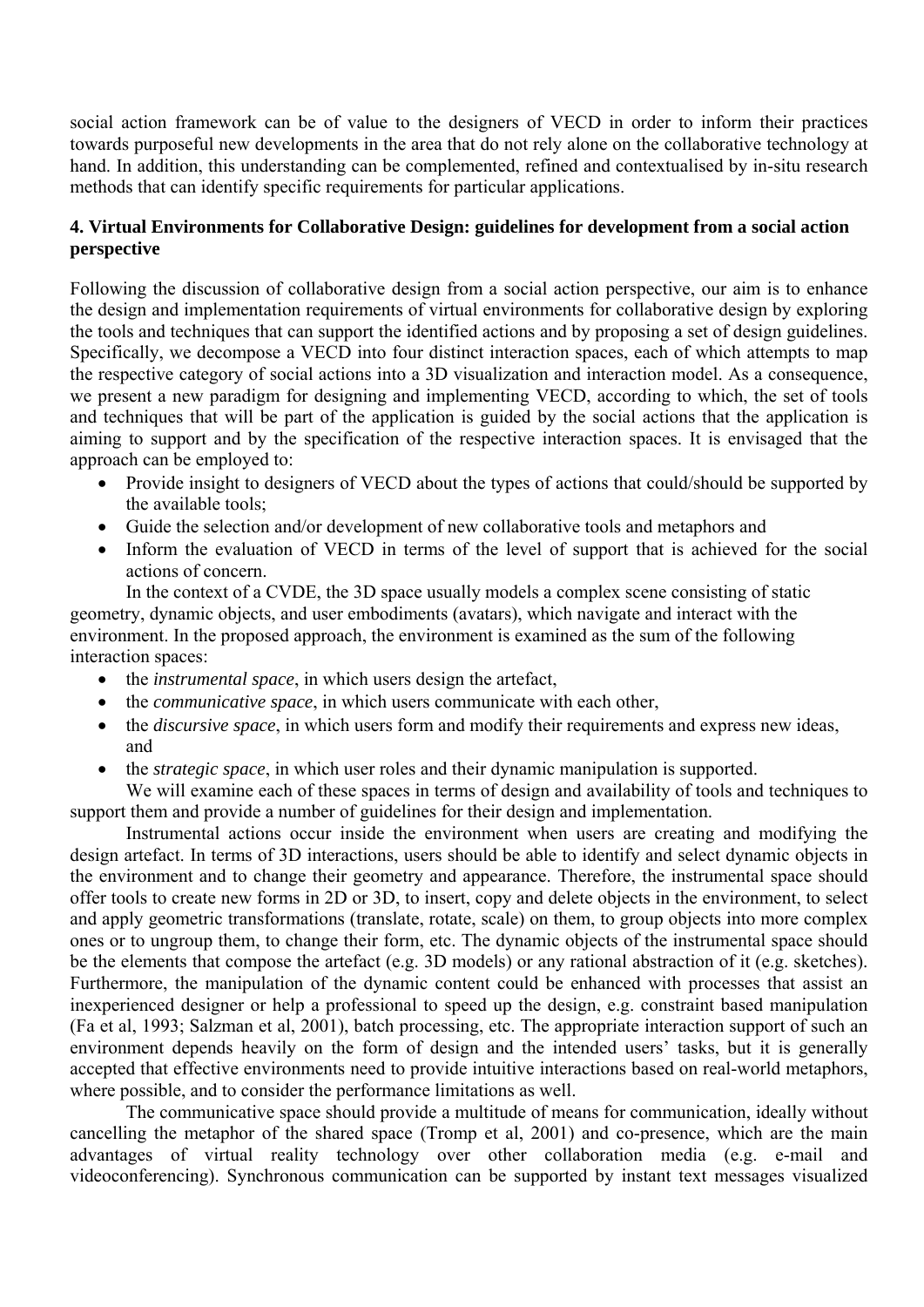inside the 3D environment and spatially related to the speaker, or by spatialised audio, provided that the system is running over a fast network. The support of asynchronous communication is equally important in a collaborative environment, since it allows the coordination of actions. It can be supported by posting text messages or images in shared boards or in special interest positions inside the environment and by tools that allow users to sketch in order to communicate concepts.

A great deal of emphasis should be put on awareness so as to allow the observation and evaluation of other users' actions. Embodiments should be designed in a way that the interpretation of their current action is as unambiguous as possible, which depends on the design artefact and the actions identified in the instrumental space. Human-like avatars are not always the most appropriate solution, especially when working with different scales (e.g design of a furniture item versus design of a building). If possible, they should also allow for a form of non-verbal communication, such as facial expressions in the case of anthropomorphic embodiments (Guye-Vuillème, 1999) or deictic gestures. Furthermore, given that a CVE is a space where visibility is inevitably limited, there should be support for peripheral awareness, i.e. the ability to notice other users and to perceive their current state even if they are not in the user's field of view. It can be activated using textual or sound annotations concerning events or using a mini-map for global perception of the environment and the users. Finally, an important feature that can enhance communication in virtual environments for conceptual design and can aid the process of agreement on principles and concepts is the ability to share viewpoints (Valin et al, 2001), i.e. to observe the content for another user's point of view. A number of design issues concerning user embodiments in collaborative virtual environments is presented in (Benford et al, 1995).

Discursive social actions can be supported by enhancing the means for collaborative argumentation. First of all, the inclusion of personal working spaces and the ability to copy the content of the shared space to the personal and vice versa will allow the construction of hypotheses by the members of the team without affecting the progress of the actual object of collaboration. Actions such as confirmation or expression of concerns about the work progress or the plan of actions can take place with the aid of tools that let users quickly evaluate the current concept and comment on it. In the discursive space, such tools could superimpose diagrams and design concepts on the working environment, visualize semantic associations between elements (e.g. places, objects, embodiments) and attach comments on them (Jung and Do, 2000). Furthermore, the environment could support and visualize different levels of abstraction for the same concept(s) in order to aid the sharing of ideas and scenarios. Thus, the discursive space should attempt to visualize and let users interact with the possible abstractions that can be used to argument on the design artefact, and which should be spatially related to existing elements of the instrumental space.

Strategic actions inside a collaborative environment can occur if roles are supported, preferably visualized through the embodiments, and access to objects is related to them. In cases where roles need to be flexible, the system may support dynamic assignment and release of authorities upon resources. In the strategic space, such authorities could be visualized in order to be easily identified and/or manipulated inside the virtual space. A model for the support of roles and authorities in Collaborative Virtual Environments is presented in (Chunyan et al, 2005). According to our knowledge, current VECD do not offer any inherent support for strategic actions.

The discussion presented above is summarized into the following set of guidelines:

#### **1. Instrumental Space**

1.1. Identify basic elements that compose the design artefact and any abstraction of it

1.2. Provide tools to support efficient selection and manipulation of basic and composite elements of the virtual environment

1.3. Based on user requirements and observations, assist user interactions by providing task-oriented manipulations

# **2. Communicative Space**

2.1 Provide tools to support synchronous and asynchronous communication among design participants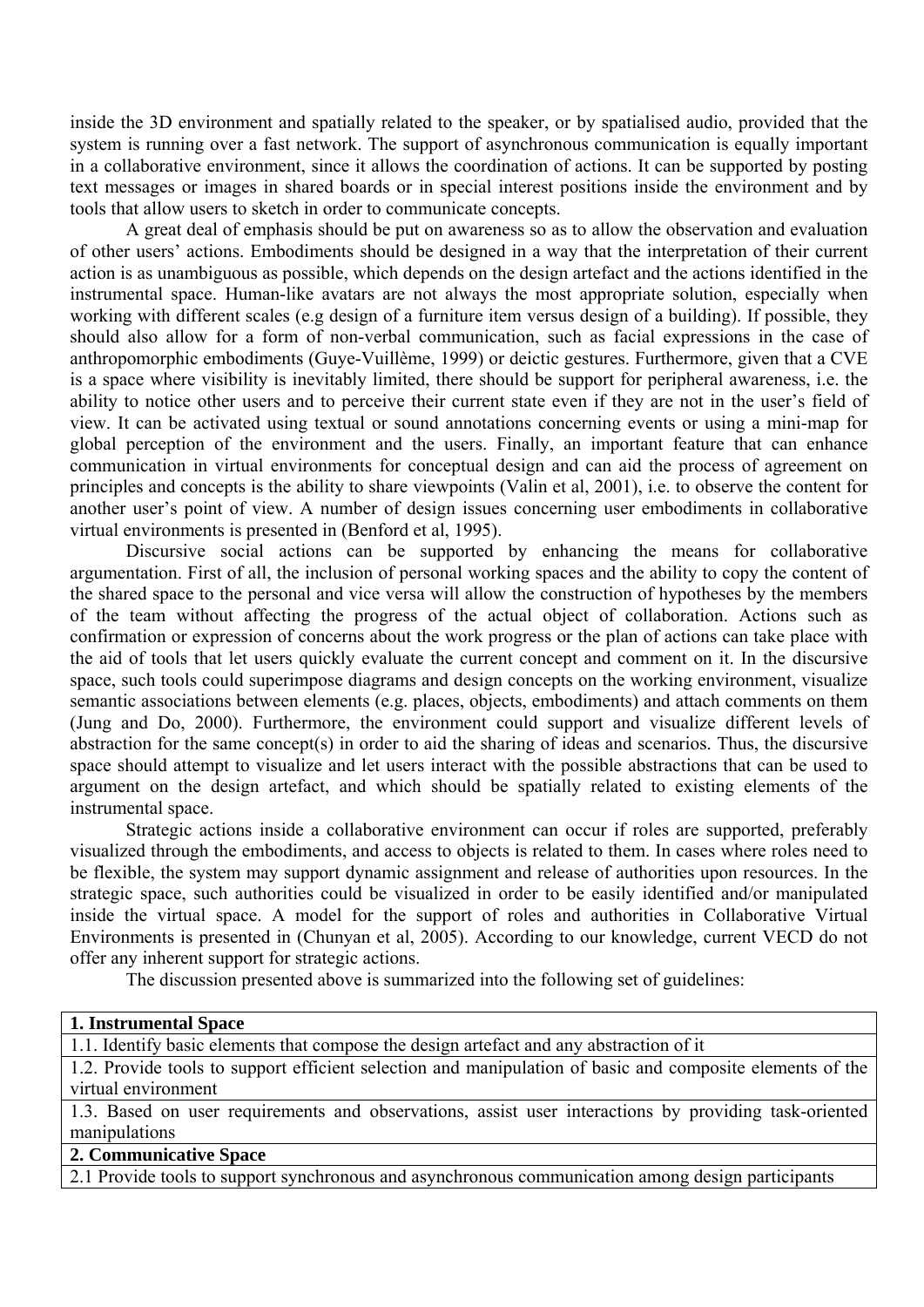2.2 Design user embodiments to support various types of awareness (workspace, task, peripheral, etc.) 2.3 Allow sharing of viewpoints among design participants

# **3. Discursive Space**

3.1 Include personal and shared workspace, support transfer of content between the spaces

3.2 Provide tools that allow the introduction, visualization and manipulation of requirements and ideas

3.3 Allow for textual annotations and semantic associations on the elements of the instrumental space

# **4. Strategic Space**

4.1 Identify user roles, rights and respective actions upon resources

4.2 Provide intuitive visualizations of roles

4.3 Allow for efficient assignment and adjustment of roles

Table 1: Guidelines for the development of virtual environments for collaborative design

# **5. Case Study: Development of a desktop CVE for interior design**

To evaluate the practical value and applicability of the proposed approach we have designed and implemented a case study which is a Desktop VE for interior design. We present the process of identifying the social actions in the specific context of interior design and mapping them into the proposed interaction spaces. The case study has been implemented in Java using the Java3D API (java.sun.com/products/javamedia/3D/) for the visualization of the environment.

# *5.1. Interior design as a social action*

The purpose of interior space design is to enable design participants (e.g. groups of clients and/or designers) to gradually develop an elaborate proposal about the content of any type of interior space such as a house, an office, a restaurant or a conference room. Interior space design involves numerous decisions about style, form, content, furniture and other equipment arrangements and so on according to design principles and client preferences related to ergonomics, accessibility and aesthetics. In order to further inform our knowledge about interior space design actions, we have observed interior designers and architects during in their work settings as well as we conducted structured interviews after observation to validate our understanding of particular actions.

The interior space design activity usually starts with the elicitation of client requirements that requires intense communication among clients and designers. This communication varies depending on the firmness of client requests: when clients are quite firm about their requirements designers usually illustrate examples of styles, and artefacts, otherwise the communication takes the form of questions and answers. Having reached an initial perceived common-understanding of the requirements, designers have to elaborate these to a set of design alternatives, which will be iteratively evaluated and elaborated until a final design concept is agreed. During these actions of collaborative design, designers need to communicate the basic arguments for each proposal and how these correspond to the identified requirements; on the other hand, clients provide feedback, or might take on a more active stance by counter-proposing design ideas, elaborating or even revisiting the agreed requirements and so on.

# *5.2. Mapping actions into Interaction Spaces*

The development of the interior space CVE has been based on the design approach outlined in the previous paragraph. Our aim was to implement an integrated system with inherent support for the four basic categories of actions. To achieve this, we mapped each category into the respective interaction space, in which we focused on the support tools for the respective actions.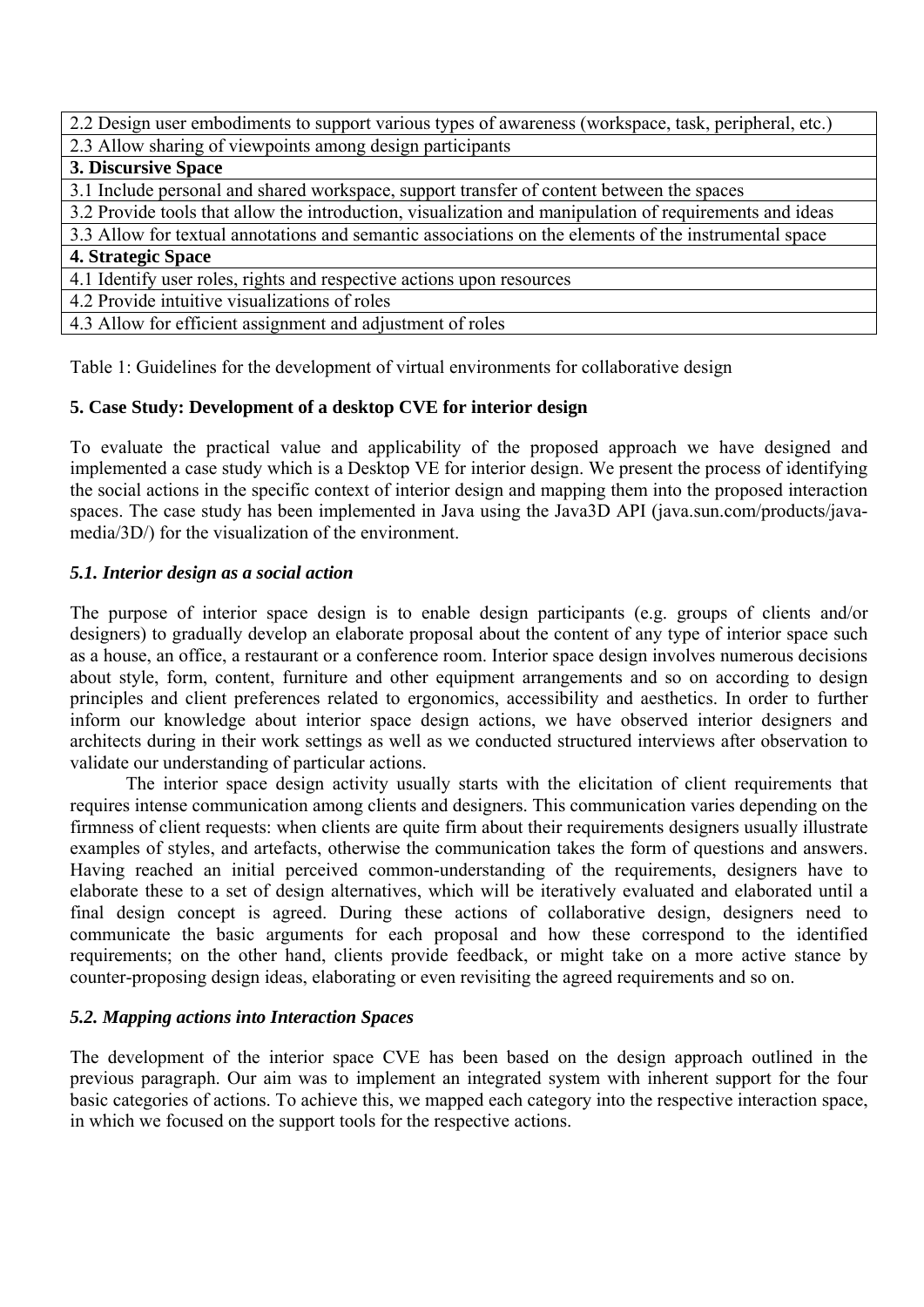Concerning the instrumental space, we have identified the main actions that take place in the interior space planning process as the following: constructing the apartment or room, furnishing it, and examining / exploring the concept. The tools designed to support these actions in the resources space are:

- Construction of apartment/room: construction and manipulation of walls, insertion of doors and windows on walls, insertion and modification of lights, modification of materials (colours, textures) on walls, floor and ceiling
- Furnishing: insertion and manipulation of furniture, grouping / ungrouping, alignment
- Navigation: exterior view / examination, inside view

The communicative space contains the user embodiments and the messages they transmit to each other. Concerning user representations, the solution of anthropomorphic avatars was not considered appropriate for all design aspects of this application area. The designers are expected to spend most of the time using the system in exterior view, and, therefore, a human-like representation is not adequate. However, users should be aware of others and especially of the tasks they are currently performing in order to coordinate the design activities. Therefore, we employed the solution of tele-pointers (3D arrows denoting the position of a user's mouse pointer) (Valin et al, 2001) to enhance awareness when users are in exterior view. In case they are navigating inside the environment and browsing the content users are represented with human-like models.

Synchronous communication is supported by instant text messages that are visualized inside the environment. Furthermore, users can post offline messages in a message board to communicate when they are not concurrently online. Finally, the communicative space allows sharing of viewpoints: a user may switch to another user's point of view to observe the content from her perspective.

Concerning the discursive space, in the case on interior space planning, client and designer will need to discuss about the design requirements and to relate them to the actual design concept. A client may express her requirements or concerns to the designer, a designer may propose a new idea, explain the concept or part of it, and both may wish to evaluate the concept against the initial requirements. In this space, users can express, visualize and manipulate their requirements, as well as relate them to the objects of the resources space. The tools designed to support user actions are:

- *Expression of requirements*: a user may draw an area on the ground and post an annotation in it, e.g. express her needs concerning the functionality of that area. Furthermore, she may use icons to visualize the class of furniture that she wishes to be included or not included inside that area.
- *Expression of concerns*: the system allows attachment of annotations on existing furniture or groups of furniture.
- *Proposition of ideas*: a user may draw shapes and regions related to existing furniture. Any transformation on furniture affects the respective annotations and sketches as well. Also, semantic associations (visualized as lines that connect them) may be inserted on two or more furniture to draw attention on them.
- *Evaluation of concept*: the concurrent visualization of requirements and resources space aids the quick, visual comparison of the existing concept to the expressed user needs.

The strategic actions of conceptual design are supported by the assignments of roles of design participants to the interior space CVE. The basic roles supported are those of the client and the designer. Each role can exercise access rights to the resources they own in terms of locking their position and orientation as well as by allowing others to collaborate with them in the same workspace. We find that there is no need for the development of more elaborated strategic actions, such as support for formal means for decision making, for the particular application of interior space design.

#### *5.3. Use case scenario*

The interior space CVE contains an integrated desktop 3D environment that includes all the aforementioned functionality. It can be used for the synchronous and/or asynchronous collaboration between clients and designers on developing design concepts for interior space planning. Users may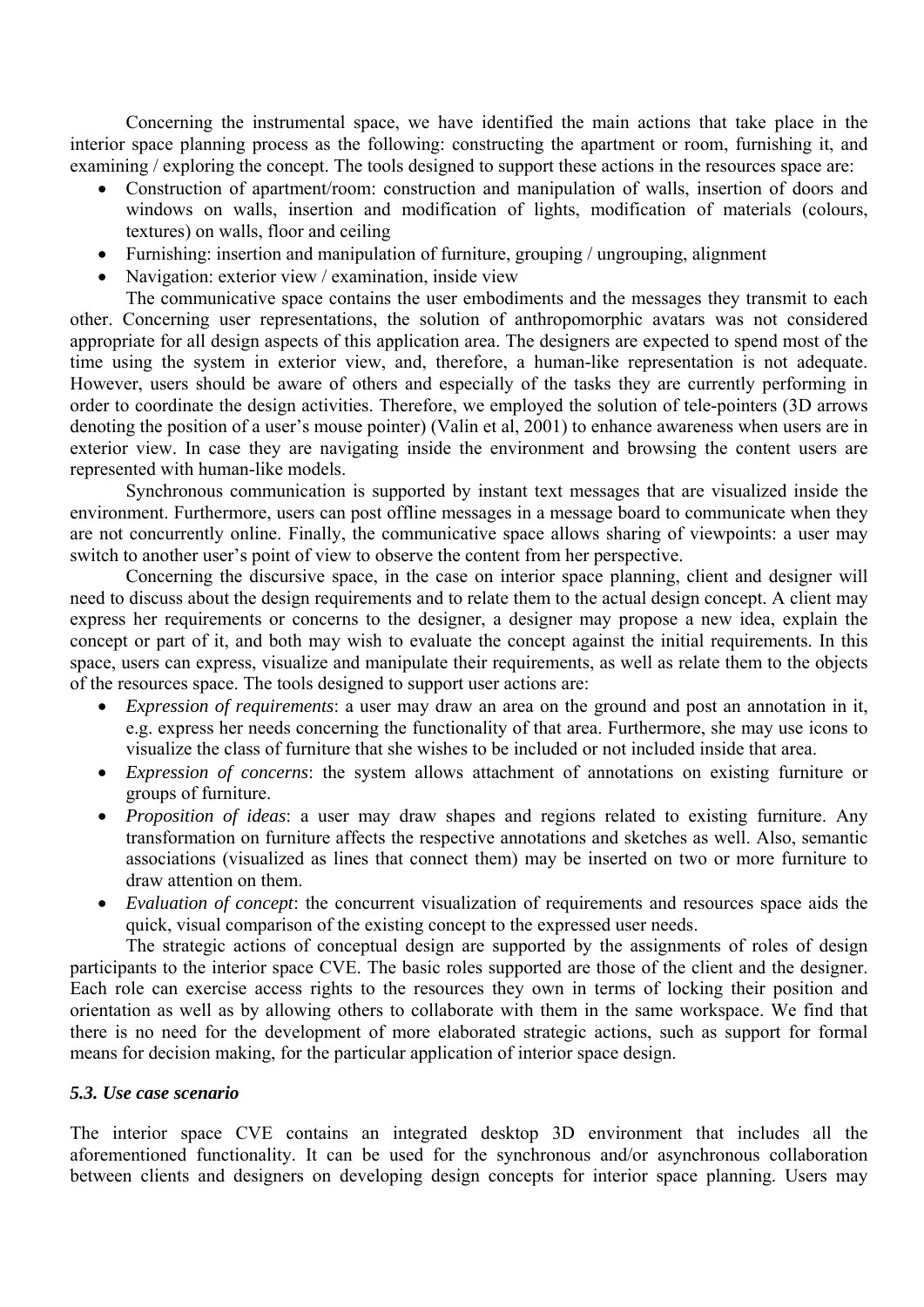coexist and communicate in the shared space, express their requirements and ideas, create and reconstruct concepts, and provide feedback on them.



Figure 2. Visualizing Requirements

We present a typical scenario to demonstrate the use of the environment for interior space design:

- The clients log in to the interior space CVE and construct their house according to the architectural plan, which is scanned and mapped on the ground to assist the process. The environment offers a scaled surface where exact measurements are visible to allow accuracy during the creation and editing of the house. When the geometric model of the building has reached the desired level of accuracy, the clients add colours and textures to mach the actual space.
- Clients express their basic requirements about the way they would like their home to be designed. They mark areas inside the house where they explain their preferred properties or function (e.g. specifying empty space needed or room function) by posting annotations; they also visualize their wishes by using include and exclude lists: icons that display types of furniture (Figure 2).
- The designer is instantly informed about client requirements expressed in the 3D space and starts working by providing feedback in terms of proposing concepts on the basic of types of furniture according to these requirements. He inserts furniture and places them into the environment to match the clients' wishes (Figure 3) and also makes new proposals and discusses about the requirements using chat or manipulating the requirements space. He creates and saves various concepts.
- The clients review the concepts and provide comments on specific aspects of the design using annotations. They navigate inside the environment in first person view to evaluate the concepts and they ask for clarifications and express concerns about the design concepts (Figure 4)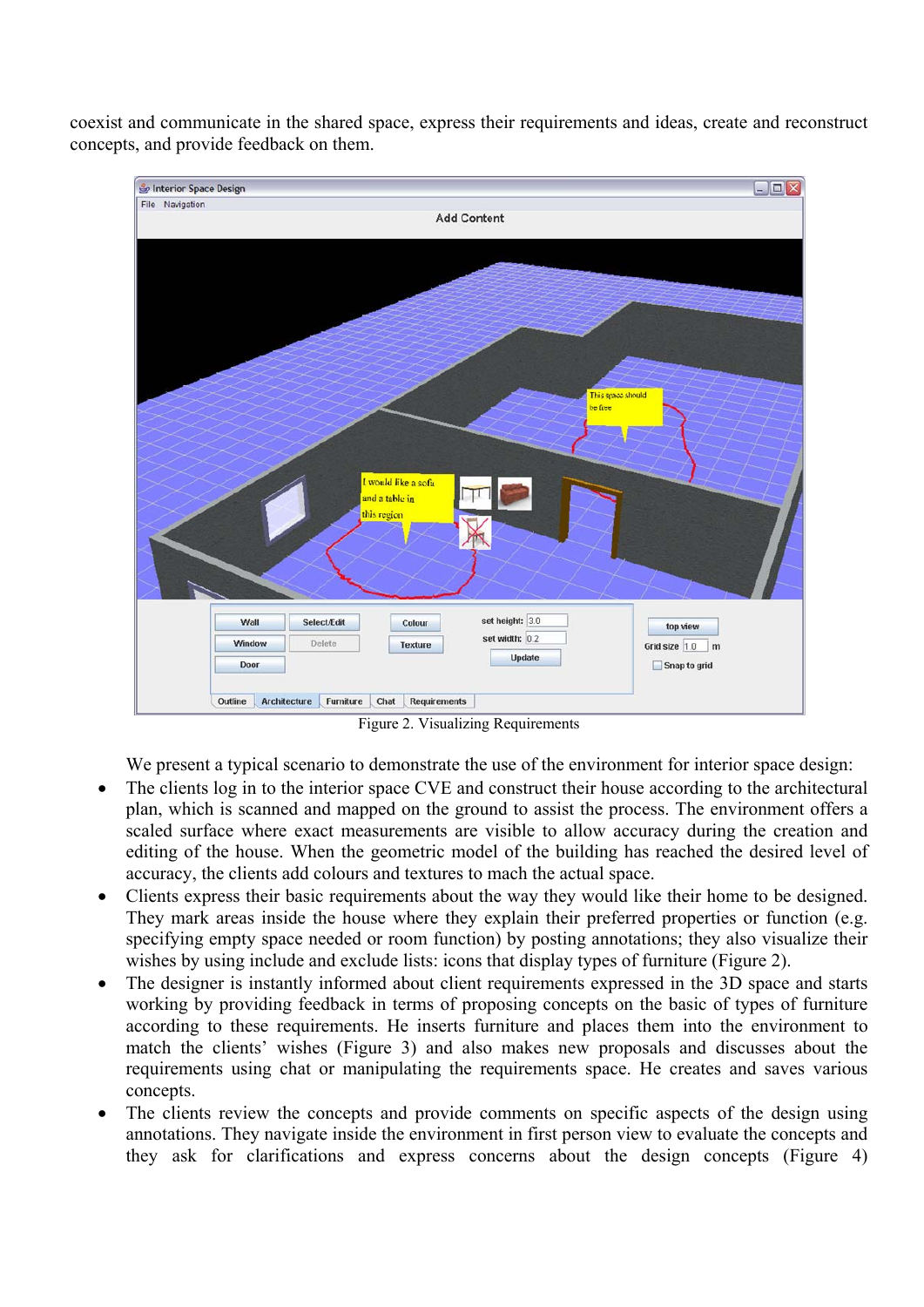asynchronously. They also arrange meetings inside the 3D environment with the designer to talk about concept proposals and to express their ideas.

- The designer and the clients interact synchronously with the content and exchange messages and sketches in order to review and improve the concepts.
- The conceptual design activity comes to an end as soon as a final concept is agreed by clients.



Figure 3. Creating concepts based on requirements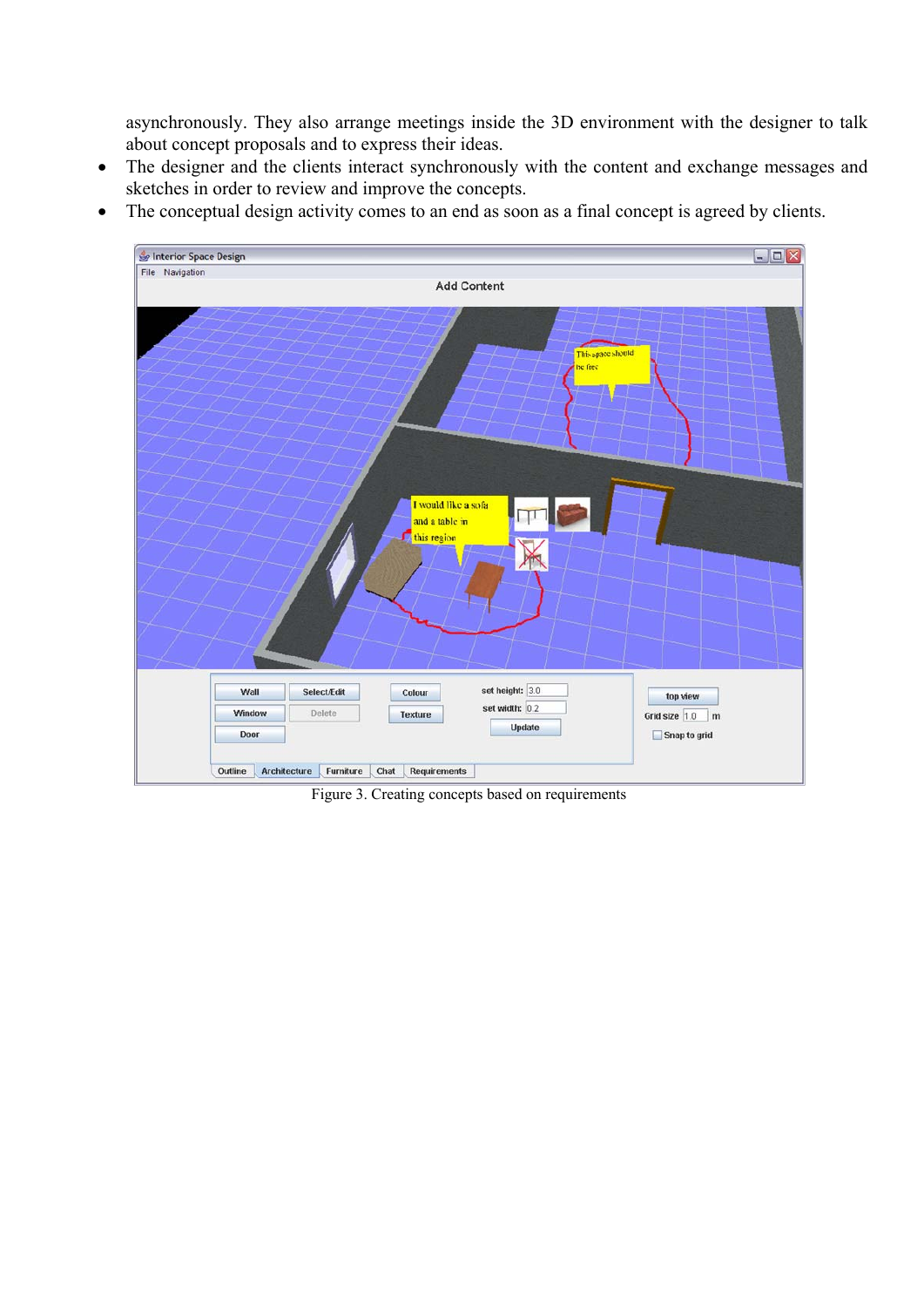| Interior Space Design                                                                 | $\Box$ DX          |
|---------------------------------------------------------------------------------------|--------------------|
| File Navigation<br><b>Add Content</b>                                                 |                    |
|                                                                                       |                    |
|                                                                                       |                    |
|                                                                                       |                    |
|                                                                                       |                    |
|                                                                                       |                    |
|                                                                                       |                    |
|                                                                                       |                    |
|                                                                                       |                    |
|                                                                                       |                    |
|                                                                                       |                    |
|                                                                                       |                    |
|                                                                                       |                    |
|                                                                                       |                    |
|                                                                                       |                    |
|                                                                                       |                    |
|                                                                                       |                    |
|                                                                                       |                    |
|                                                                                       |                    |
| set height: $3.0$<br>Wall<br><b>Select/Edit</b><br>Colour<br>set width: $\boxed{0.2}$ | top view           |
| Window<br>Delete<br>Texture<br>Update                                                 | Grid size 1.0<br>m |
| Door                                                                                  | Snap to grid       |
| Furniture<br><b>Requirements</b><br>Outline<br>Architecture<br>Chat                   |                    |
|                                                                                       |                    |

To summarise, the interior space CVE enables designers and clients (and any other potential users) to interact about the object of interior space design, synchronously and asynchronously, situated in a 3D virtual environment that simulates their real interior space, while they are located at different geographic places.

# **6. Conclusions and future work**

The paper presented an approach for the methodical design and development of VECD that incorporates the social aspects of collaborative design. The approach taken uses the perspective of the theory of social action to gain a better understanding concerning user activities during collaborative design and proposes useful levels of abstraction for thinking about VECD as well as guidelines for design and development. The proposed approach aims to aid designers of VECD concerning the tools and techniques they could include in their system, and also to guide the design of new components and metaphors for collaboration in 3D environments, especially in application areas that have not yet been fully explored. Finally, to demonstrate the applicability of the proposed approach, we presented the design and implementation of a prototype VECD for interior design and explained the use of our guidelines as the source of our basic design decisions.

 The paper claims that designers of virtual environments and VECDs in particular, also need to be informed by principled frameworks in order to achieve a general understanding of the typical activities that these environments should support. Currently, most approaches for the design and development of VECD remain at the level of supporting instrumental and communicative actions. The theory of social action gives a general principled framework about social reality, which has been employed for the identification of collaborative design activities and related guidelines for design at other levels of

Figure 4. Evaluating a concept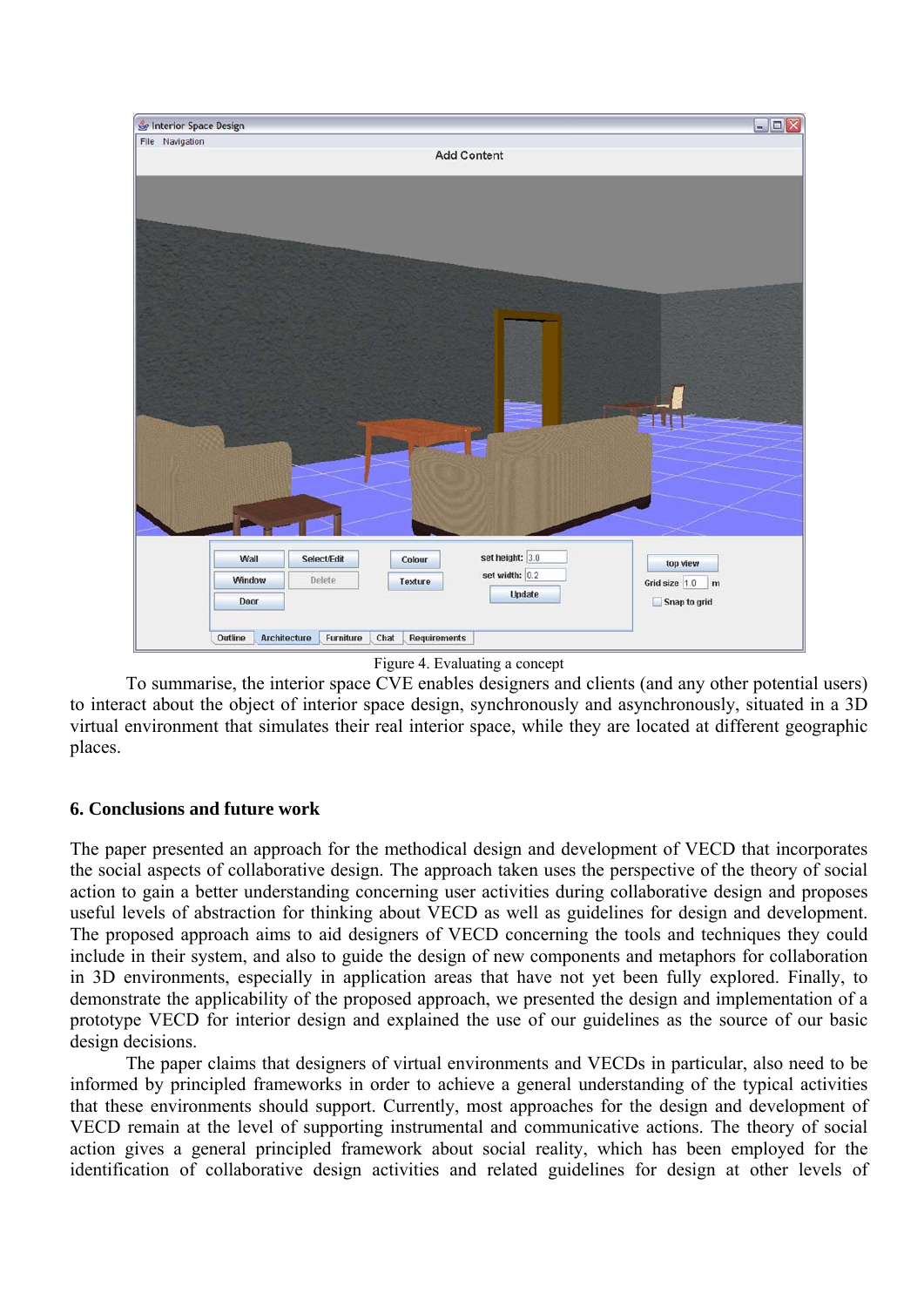abstraction. For example, thinking about collaborative design as discursive action has helped us recognise additional requirements for VECD, such as the need to design tools and functions for expressing user requirements in the interior space case study; certainly other ideas may arise for other applications.

 The proposed approach should not be thought of as a top-down process only. Despite that it has been described as such - to yield understanding -, the emphasis should be placed at the content of the design activity and not at the process. In other words, we identify requirements and guidelines, which are significant (if not essential) content elements of any collaborative systems design process, regardless of the particular methods that may be organised as top-down or bottom-up, linear or cyclical, etc. However, we acknowledge that methodical approaches can be complemented, refined and contextualised by in-situ research methods that can identify specific requirements for particular applications.

We are currently conducting user studies to collect empirical data about the types of social actions designers are engaged to and to evaluate the available tools and techniques in terms of their level of support to the respective action types in various design domains. Furthermore, we are planning to use our approach for the implementation of collaborative environments in other application fields, as well as to extend the proposed guidelines into a design and evaluation methodology.

#### **References**

- Agerfalk, P.J. and Eriksson, O., 2006. Socio-instrumental usability: IT is all about social action. *Journal of Information Technology*, 2006, 21, 24-39.
- Avison, D. and, Wood-Harper, T., 1990.: *Multiview methodology*. Oxford: Blackwell Scientific Publishers.
- Avison, D.E., and Fitzgerald, G., 2003. Where now for development methodologies?, *ACM Press*, 46(1), 78-82.
- Bell, S. and, Wood-Harper, T.., 2003. *How to Set Up Information Systems: a non-specialist's guide to the Multiview approach*, Earthscan Publications Ltd.
- Benford, S., Bowers, J., Fahlén, L., Greenhalgh, C. and Snowdon, D, 1995. User Embodiment in Collaborative Virtual Environments, *Proc. Of CHI'95*, ACM Press.
- Bilda, Z., Gero, J.S. and Purcell, T., 2007. To sketch or not to sketch? That is the question, *Design Studies*, 27, 587-613.
- Bowman, D., Gabbard, J.L., and Hix, D., 2002. A survey of usability evaluation in virtual environments: Classification and comparison of methods. *Presence: Teleoperators and Virtual Environments*, 11(4), 404-424.
- Brooks Jr, F.P., 1999. What's real about virtual reality?, *IEEE Computer Graphics and Applications*, 19(6), 16-27.
- Burdea, G.C., and Coiffet, P., 2003. *Virtual Reality Technology*, Wiley.
- Chunyan, Υ., Dongyi, Υ., Minghui, W. and Yunhe, P., 2005. A role-based and agent-oriented model for collaborative virtual environment, *Systems, Man and Cybernetics,* 2, 592-597.
- Cross, N., Christiaans,H. and Doorst, K.(eds.), 1996. *Analysing Design Activity*, West Sussex: John Wiley and Sons.
- Do, E.Y.L., 2005. Design sketches and sketch design tools. *Knowledge-Based Systems*, 18(8), 383-405.
- Ericsson, K.A. and Simon, H.A., 1993. Protocol Analysis: Verbal Reports as Data, Cambridge: MIT Press, revised edition.
- Fa, M., Fernando, T., and Dew, P, 1992. Direct 3D Manipulation Techniques for Interactive Constraintbased Solid Modelling, *in Proc. of Eurographics'93*, 1992, pp. 237-248.
- Fencott, C., 1999. Towards a Design Methodology for Virtual Environments, *in Proc. of Workshop on User Centered Design and Implementation of Virtual Environments*.
- Frecon, E. and Stenius, M., 1998. Dive: A scaleable network architecture for distributed virtual environments. *Distributed Systems Engineering Journal*, 5 (3), 91-100.
- Gabbard, J.L., Hix, D. and , & SwanII, J., 1999. User-centered design and evaluation of virtual environments. *IEEE Computer Graphics and Applications*, 19(6), 51-59.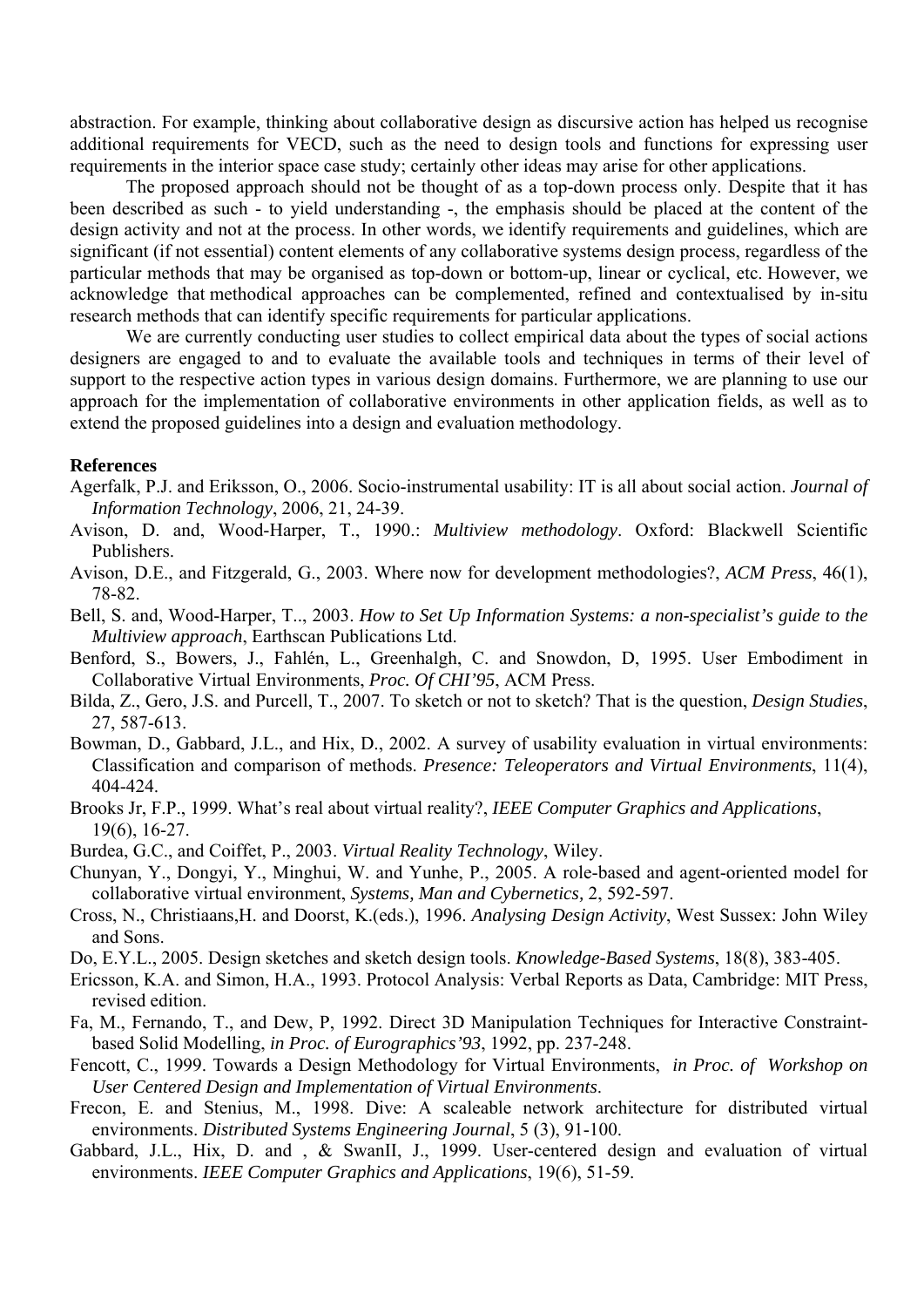- Greenhalgh, C. and Benford, S., 1995. Massive: A collaborative virtual environment for teleconferencing. *ACM Transactions on Computer-Human Interaction*, 2(3), 239-261.
- Guye-Vuillème, A., Capin, T., Pandzic, I., Magnenat Thalmann, N. and Thalmann, D, 1999. Non-verbal communication interface for collaborative virtual environments, *Virtual Reality*, 4, 49-59.
- Habermas, J., 1984. *The Theory of Communicative Action: Reason and the Rationalization of Society*, vol.I., Boston: Beacon Press.
- Habermas, J., 1987. *The Theory of Communicative Action: Lifeworld and System*, vol. II., Boston: Beacon Press.
- Heim, M.H., 1993. *The Metaphysics of Virtual Reality*. Oxford University Press.
- Ishii, H., and Ullmer, B., 1997. Tangible bits: towards seamless interfaces between people, bits and atoms, *in Proc. of the SIGCHI conference on Human factors in computing systems*, 234-241.
- Jung, T. and Do, E., 2000. Immersive Redliner: Collaborative Design in Cyberspace, *in Proc. of* in *ACADIA 2000: Eternity, Infinity and Virtuality*.
- Kaur, K., 1998. *Designing virtual environments for usability*, PhD thesis, City Universiy, London.
- Krippendorff, D. K., 2006. The semantic turn: New foundations for design, CRC Press.
- Kvan, T., 2000. Collaborative design: what is it?, *Automation in Construction*, 9(4), 409-415.
- Leigh, J., Johnson, A. and DeFanti, T. A., 1997. Cavern: A distributed architecture for supporting scalable persistence and interoperability in collaborative virtual environments. *Virtual Reality: Research, Development and Applications*, 2(2), 217-237.
- Maher, L. M., Ahmed A.,Egan S., Macindoe, O., Marchant D., Merrick K., Namprempree K., Rosenman M.,Shen E., 2005. DesignWorld: A Tool for Team Collaboration in High Band Virtual Environments. *Team Collaboration in High Bandwidth Virtual Environments*, Report Project 2002-024-B/Report 31- 12-2005-01.
- Miles, R., 1988. Combining 'Soft' and 'Hard' Systems Practice: Grafting or Embedding?, *Journal of Applied System Analysis*, 15, 55–66.
- Mingers, J., and A. Gill, A., 1997. *Multimethodology: the theory and practice of combining management science methodologies*,. J. Willey.
- Moran, T.P. and Carroll, J.M., 1996. *Design Rationale: Concepts, Techniques, and Use*, Lawrence Erlbaum Associates.
- Ngwenyama, O.K. and Lyytinen, K.J., 1997. Groupware Environments as Action Constitutive Resources: A Social Action Framework for Analyzing Groupware Technologies. *Computer Supported Cooperative Work (CSCW)*, 6, 71–93.
- Oh, J.Y. and Stuerzlinger, W., 2004. A system for desktop conceptual 3D design. *Virtual Reality*, 7, 198- 211.
- Ryd, N., 2004. The design brief as carrier of client information during the construction process. *Design Studies*, 25(3), 231-249.
- Salzman, T., Stachniak, S. and Sturzlinger, W, 2001. Unconstrained vs. Constrained 3D Scene Manipulation, *Lecture Notes in Computer Science*, 2254, 207-220.
- Stanney, K.M., 2002. *Handbook of Virtual Environments: Design, Implementation, and Applications.* Lawrence Erlbaum Associates.
- Stavrakis, M., Chnarakis, N., Gavogiannis, A., Spyrou, T. and Darzentas, J., 2007. A multimethodological view for the collaborative design of virtual environments, *in Proc. of Intuition 2007*.
- Steuer, J., 1992. Defining virtual reality: Dimensions determining telepresence, *Journal of Communication* 42(4), 73-93.
- Stuerzlinger, W., and Smith, G., 2002. Efficient manipulation of object groups in virtual environments, *in Proc. of IEEE Virtual Reality 2002*, 251-258.
- Stuerzlinger, W., Zaman, L., Pavlovych, A. and Oh., J. Y., 2006. The design and realization of covid: A system for collaborative virtual 3d design, *Virtual Reality*, 10(2), 135-147.
- Taket, A., and L. White, L., 2000. *Partnership and Participation*. Wiley.